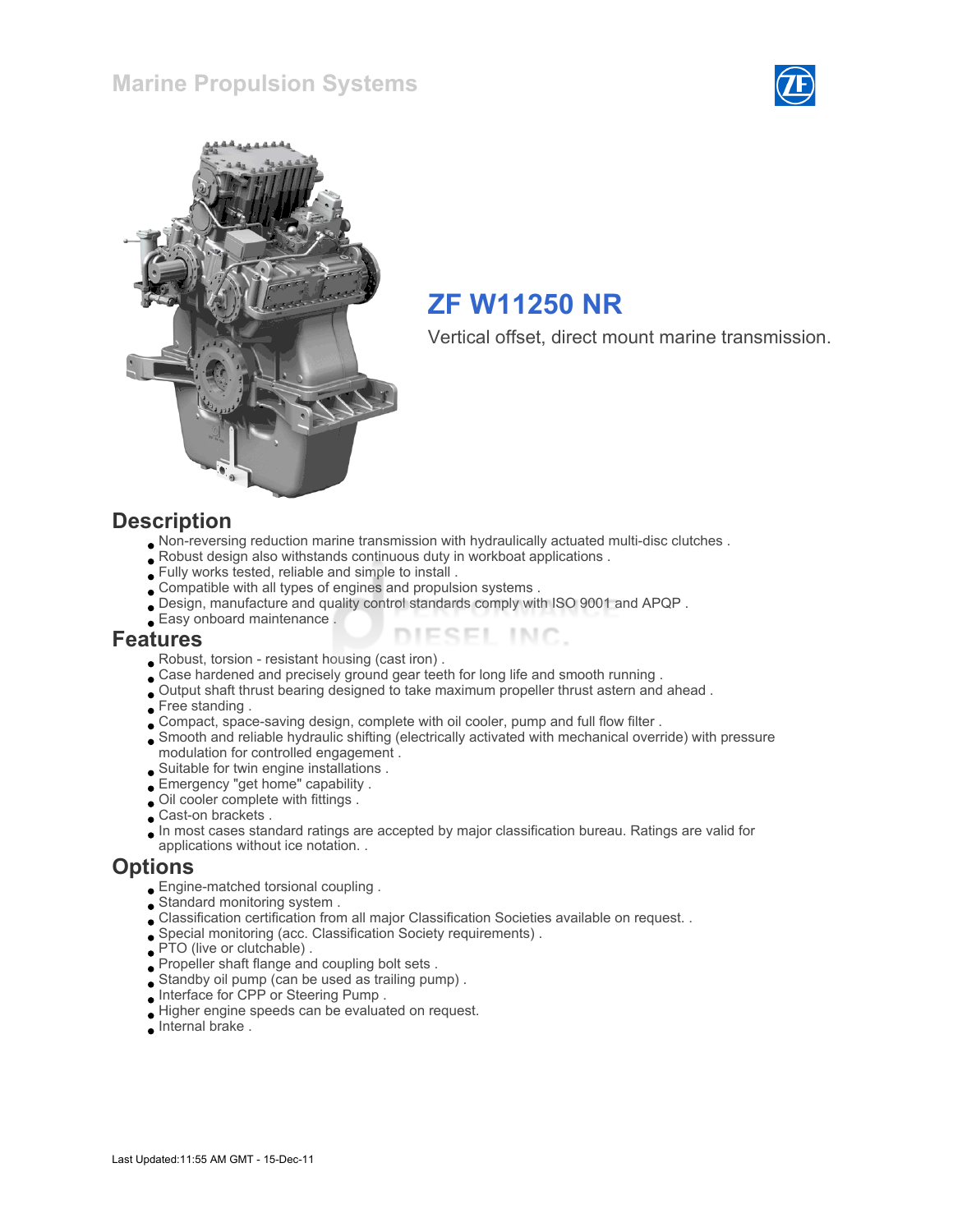# ZF W11250 NR

## Ratings

## Continuous Duty

| <b>RATIOS</b>                                | MAX. TORQUE POWER/RPM |                                                                                  |           | <b>INPUT POWER CAPACITY</b>                             |           |    |           |    |           | MAX. |            |
|----------------------------------------------|-----------------------|----------------------------------------------------------------------------------|-----------|---------------------------------------------------------|-----------|----|-----------|----|-----------|------|------------|
| <b>SERV</b>                                  | N <sub>m</sub>        | ftlb                                                                             | <b>kW</b> | hp                                                      | <b>kW</b> | hp | <b>kW</b> | hp | <b>kW</b> | hp   | <b>RPM</b> |
| 1600 rpm<br>1200 rpm $\parallel$<br>1000 rpm |                       |                                                                                  |           |                                                         |           |    |           |    |           |      |            |
| $\blacksquare$ 4.613*, 5.000*, 5.444*        |                       | 16951   12502   1.7750   2.3803   1775   2380   2130   2856   2840   3808   1600 |           |                                                         |           |    |           |    |           |      |            |
| $\left  \right $ 8.158*                      | 10505                 |                                                                                  |           | 7748 1.1000 1.4751 1100 1475 1320 1770 1760 2360 1600   |           |    |           |    |           |      |            |
| $\boxed{\blacksquare}$ 8.700*                | 9073                  | 6692                                                                             |           | 0.9501 1.2740  950  1274  1140  1529  1520  2038   1600 |           |    |           |    |           |      |            |

\* Special Order Ratio.

Only CEW version available.

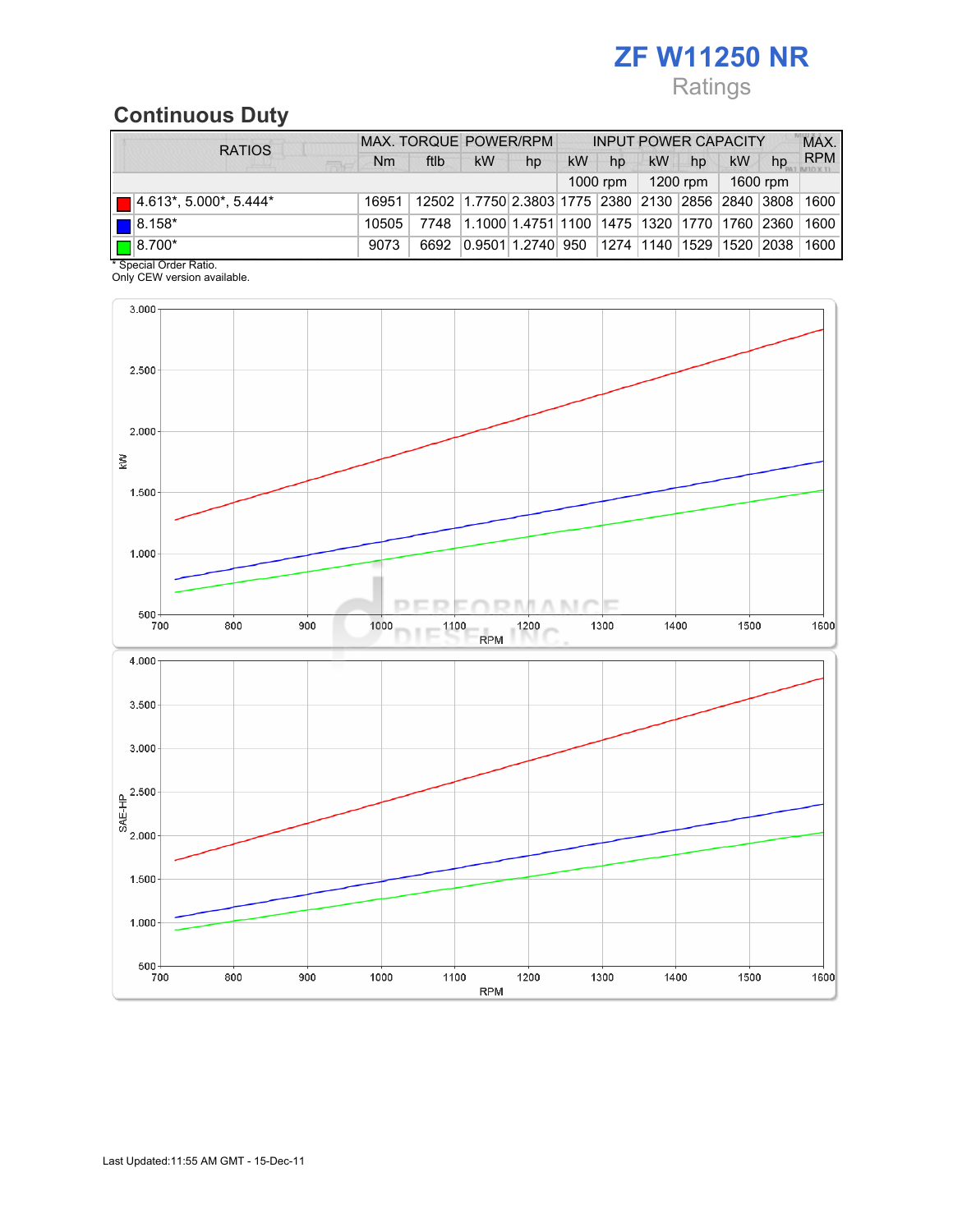

**Dimensions** 





| mm (inches) |                |                |    |                                                                                               |  |           |                |  |  |
|-------------|----------------|----------------|----|-----------------------------------------------------------------------------------------------|--|-----------|----------------|--|--|
|             | B <sub>1</sub> | B <sub>2</sub> | H1 | H <sub>2</sub>                                                                                |  |           | L <sub>2</sub> |  |  |
| 660(26.0)   |                |                |    | 825 (32.5) 825 (32.5) 688 (27.1) 1,075 (42.3) 1,562 (61.5) 1,238 (48.7) 379 (14.9) 714 (28.1) |  |           |                |  |  |
|             |                | Weight kg (lb) |    | Oil Capacity Litre (US qt)                                                                    |  |           |                |  |  |
|             |                | 3,300(7,280)   |    |                                                                                               |  | 145 (154) |                |  |  |

DIESEL INC.

## Output Coupling Dimensions

|  |                   |  |  |                     |                                         | <b>Bolt Holes</b> |  |      |                 |
|--|-------------------|--|--|---------------------|-----------------------------------------|-------------------|--|------|-----------------|
|  |                   |  |  | Diameter (E)<br>No. |                                         |                   |  |      |                 |
|  | mm in mm in mm in |  |  |                     | mm                                      |                   |  | mm   |                 |
|  |                   |  |  |                     | 540 21.3 470 18.5 395 15.6 50.0 1.97 16 |                   |  | 36.5 | $\overline{44}$ |